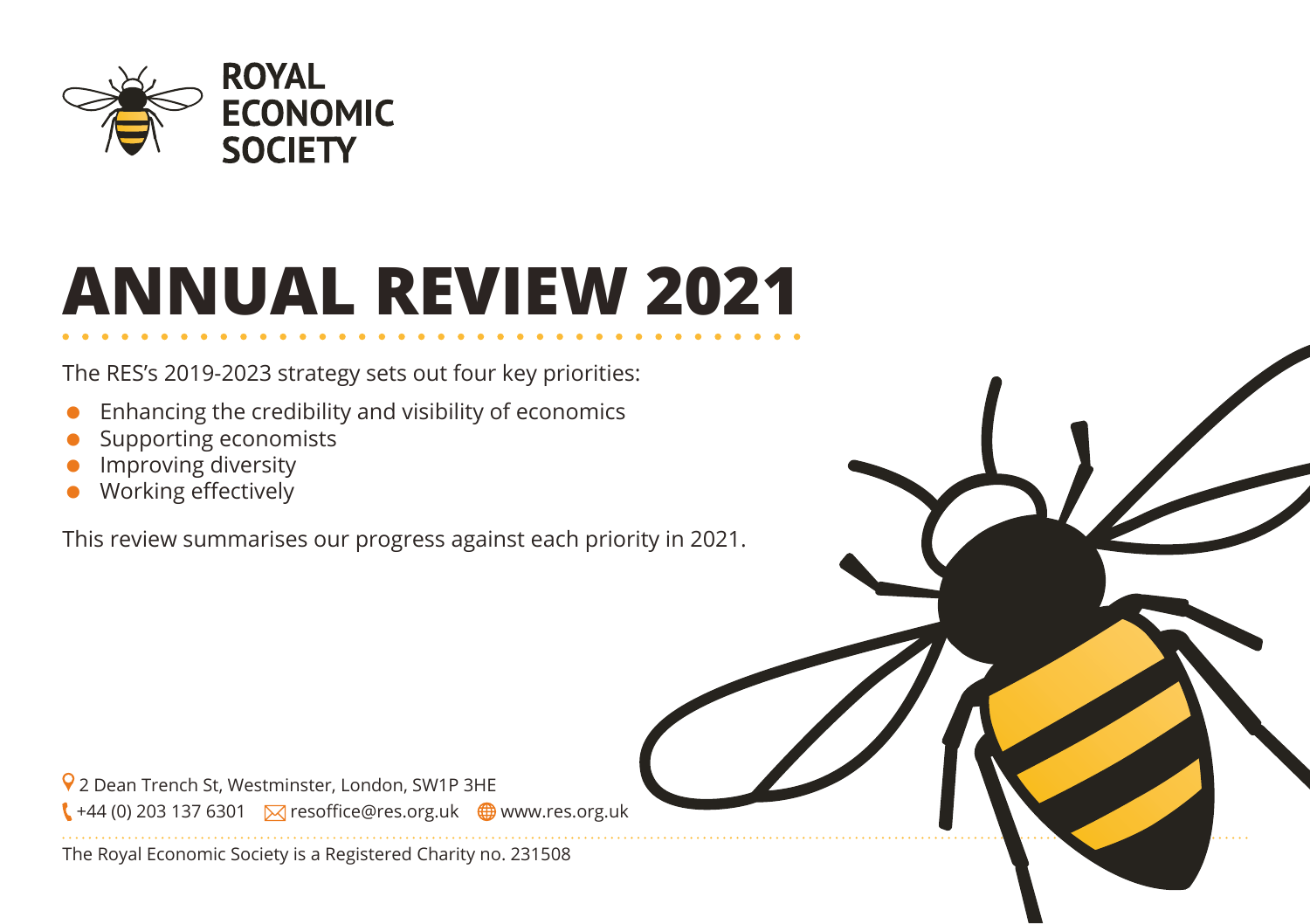## **Enhancing the credibility and visibility of economics**

The Annual Public Lecture was delivered by Prof Diane Coyle and chaired by Prof Carol Propper. 366 individuals registered and the recording was viewed 125 times in the two weeks following the lecture.

### 366

**watched the Annual Public Lecture live**

RES Presents was held as a virtual event in June on the topic of Brexit. One hundred people joined live and 146 viewed the subsequent recording.

This year's Young Economist of the Year competition attracted 1,056

entries (2020: 1,531). Prof Katharine Rockett managed the initial process and provided shortlisted entries to the final judging panel (Carol Propper, Ram Patra, Jagjit Chadha, Martin Sandbu and Gemma Tetlow). The panel selected the winner for each of the essay titles and the best essay overall. The Society again partnered with the Financial Times, who kindly sponsored the winner's prize and published a version of the winning essay on the FT website.

#### 1,056

**Young Economist of the Year entries**

The Society provided financial support to the Bristol Festival of Economics in November.

4,200 **visits to the member-only area of the website**

The Society continues to use social media and its website to connect with a wider audience. The website received 142k visits in 2021 (2020:142k) Of these, 4.2k visits (2020: 1.3k) were members accessing the member-only area of the site. The Society's number of Twitter followers increased to 14.9k (2020: 8.9k), whilst the Economic Journal's followers increased to 18k (2020: 13.7k). A LinkedIn account was established in 2020 and has gained 1.3k followers. A total of 45 videos were added to the Society's YouTube channel, with 94k views of videos on the channel (2020: 92k) and 6.5k subscribers.



#### **The effect of the COVID-19 pandemic**

As in 2020, the Society's activities in 2021 were heavily curtailed by the global pandemic and subsequent lockdowns in the United Kingdom. The Society's headquarters remained closed for much of the year, with staff working remotely and committee and Council meetings held virtually.

The Society's Annual Conference, Symposium of Early Career Researchers, Easter School, and Annual Public Lecture each took place online.

1,300 followers on LinkedIn







Followers of RES and The Economic Journal on Twitter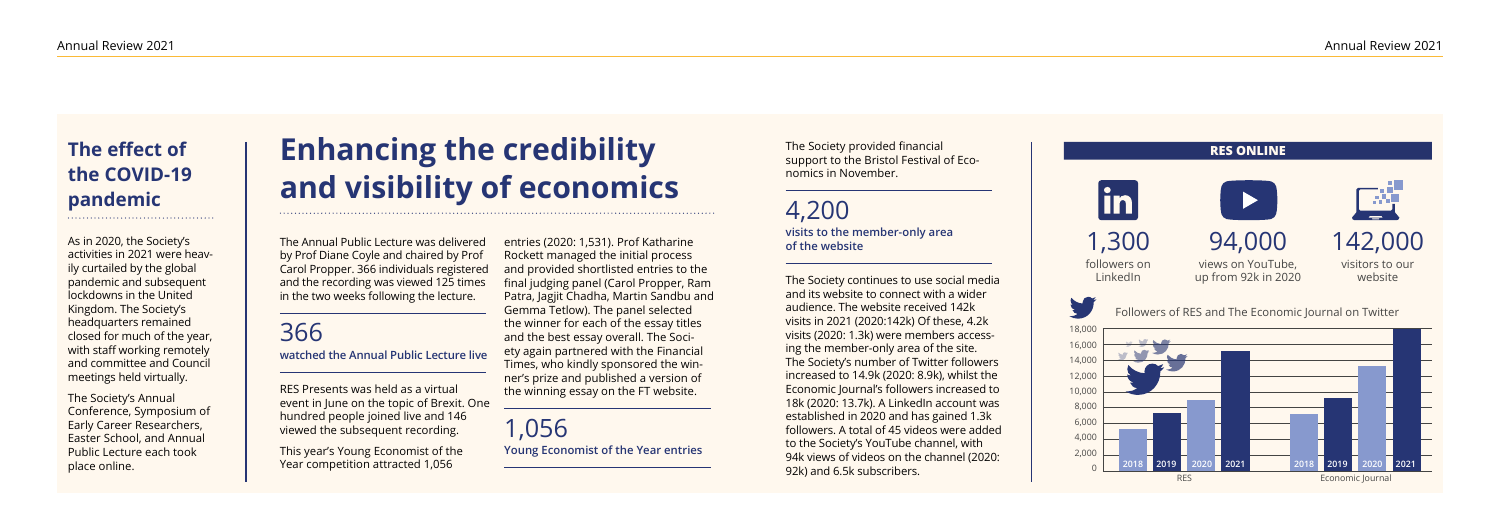## **Supporting economists**

The 2021 Annual Conference was held virtually from 12-14 April and attracted over 900 attendees (2019: 751) from 45 countries (2019: 36). The format of the conference allowed for additional sessions to be added, including 'Lunchtime chats' featuring Tim Besley, Angus Deaton, Diane Coyle, Jean Tirole, Mervyn King and Rachel Glennerster. 451 papers were presented during the conference, with a video library of the main sessions subsequently made available to attendees.

>900 **attendees to the Annual conference**

45 **countries represented** The Economic Journal had another successful year, with the total number of submissions (1,929) in line with 2020 (1,994). 90% of regular submissions that were sent to referees were returned to authors within four months of submission (2020: 67%); 0% took longer than six months (2020: 16%). The 2020 Impact Factor (released in June 2021) was 3.178, a substantial increase on the 2019 Impact Factor (2.764). The Economic Journal continues to be highly international, with 15% of author submissions from the United Kingdom (2020: 15%), 25% from United States and Canada (2020: 25%), 39%

from Europe (2020: 39%) and 21% from

the Rest of the World (2020: 21%). New submissions to The Econometrics Journal were stable at 149 (2020: 150) and accepted papers increased

to 40 (2020: 32). The journal's Impact Factor increased to 4.571 (from 2.139). This places it among the top 13% in Economics and the top 7% in Statistics & Probability.

3.178 **Impact Factor of The Economic Journal, up from 2.764**

4.571 **Impact Factor of The Econometrics Journal, up from 2.139**

The Society awarded £482k from its COVID-19 Academic Support Fund to support members who had been particularly affected by the impact of the pandemic. Awards were made to 56

PhD students at eighteen universities totalling £345k and to nine early career economists at six universities totalling £55k. Teaching innovation grants were made to seven academic departments totalling £82k. Other grants to institutions and individuals totalled £31,800 (2020: £43,857).

#### £482,000

**awarded from COVID-19 Academic Support Fund to help economists**

The Easter Training School took place virtually from 29 March-1 April led by Prof Eliana La Ferrara in conjunction with the University of Bristol with workshops provided by the Economic Observatory and the Centre for European Policy Studies. Twenty-seven participants attended.

The Symposium of Early Career Researchers was attended by 50 PhD

students. Students from Queens University Belfast designed the programme of lectures, networking and presentations, with Prof Andrew Clark and Prof Joachim Voth giving presentations.

The 4nd European Job Market was held in December, continuing the partnership between the EEA, the RES, and the Spanish Economic Association. Over 900 candidates and 100 institutions took part. The RES hosted two webinars for candidates which attracted approximately 900 viewers.

>900

**candidates took part in the European Job market**

#### 100

**institutions were represented**

In partnership with the Government Economic Service the RES launched a policy webinar series. The first two webinars in the series dealt with racial inequalities and spatial inequalities. Over 700 individuals registered to attend.

The member newsletter was relaunched under new editor Dr Jon Temple. Issues featured a range of topics including the history of economic thought, the impact of COV-ID-19 on economics teaching and learning, and the Bank of England agenda for research.

Nine organisations joined the Society's new group membership programme. Towards the end of the year the RES transitioned to a new income-based pricing model for membership. Under the model, those on low incomes or no income will pay less, whilst higher-earning members will be asked to pay more. The RES Member Directory was launched during the year.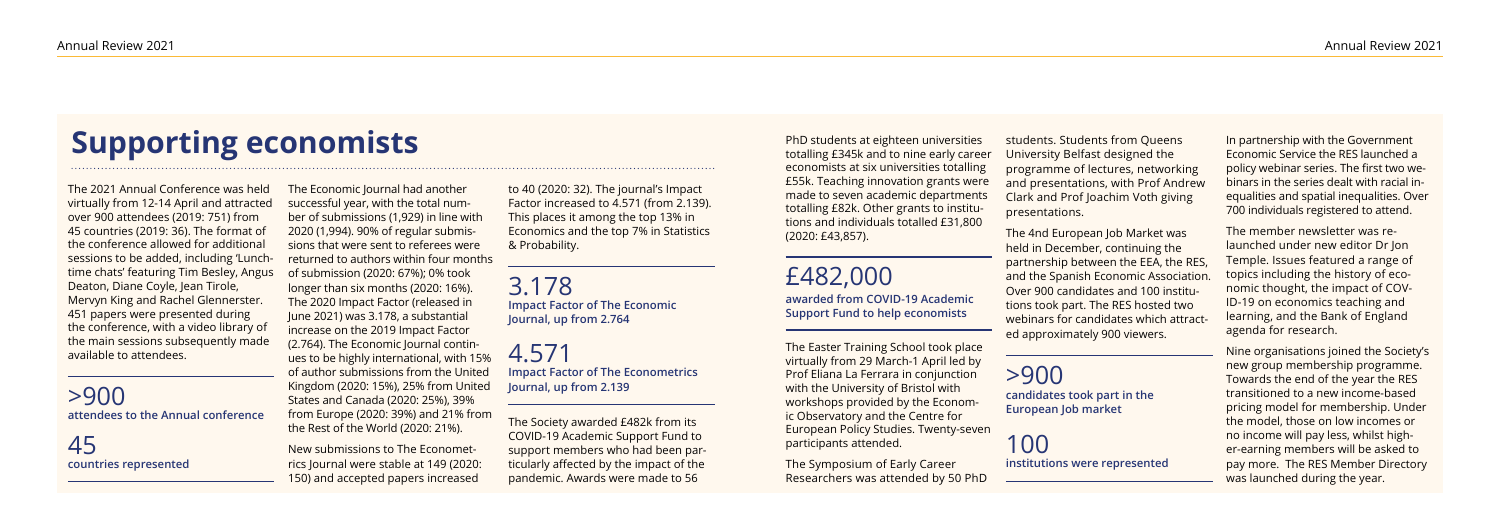# **Improving diversity**<br> **Example 2018 Chaired by Prof Tim Besley,**<br>
of the report's findings, delivered by  $\sum_{\text{the event features } a \text{ short summany} \atop \text{of the report's findings, delivered by } b}$  Working effectively

# **DISCOVER**<br>ECONOMICS





79 **academic and professional ambassadors to encourage teaching economics in schools**

The Society continued its support as a Founding Partner for Discover Economics, a campaign to help change perceptions of economics among young people and attract students from under-represented groups. Themes included Black History Month, Careers in Economics, Pride Month, and an online CPD event with careers advisors. A teacher training

programme was created to train more teachers to deliver A-level Economics. The campaign expanded its Academic and Professional Ambassadors to 43 and 36 respectively.

An international schools competition was launched in partnership with Young Economic Summit with two UK schools making it to the online final.

The Diversity Champion developed a Diversity and Inclusion Programme. For 2021, this included an audit of diversity data in relation to RES activities; a review of the Conference Programme and Programme Committee in relation to EDI; and developing a dedicated EDI re- $-4.12M$ sources page on the RES website.  $\blacksquare$   $\blacksquare$   $\blacksquare$   $\blacksquare$ 

900 **sign-ups to the Discover Economics newsletter**



The campaign's 'How Did I Get Here?' podcast continues to be popular with 17 episodes now available. The campaign's social media following continued to grow, and its regular newsletter attracted over 900 sign-ups.

The Women's Committee produced its Silver Anniversary Report on the Status of Women in Economics. In October the RES hosted a webinar on the report's

findings. Chaired by Prof Tim Besley, the event featured a short summary of the report's findings, delivered by co-author Dr Victoria Bateman, along with a panel of speakers.

The Mentoring Retreat run by the Women's Committee was held online with video interactions between early career female researchers and senior female academics. Seventeen mentees attended the retreat.

Following the 2020 governance review, at the 2021 Annual General Meeting RES members formally approved changes to the Society's governance structure. The previous Executive Committee has been replaced by a Trustee Board with a greater focus on strategy, perfor-

mance and assurance rather than operational matters. The Board met for an awayday in the autumn.

Members also approved a new complaints policy to deal with alleged breaches of the Society's Code of Conduct. A new Standards of Conduct committee will be established in 2022 to administer the Code and the complaints procedure.

The Society is mindful of its reliance on the income from its existing journals and wishes to take steps to mitigate this. In 2021 a working group was formed to evaluate the potential for new publications; this group will continue its work in 2022.